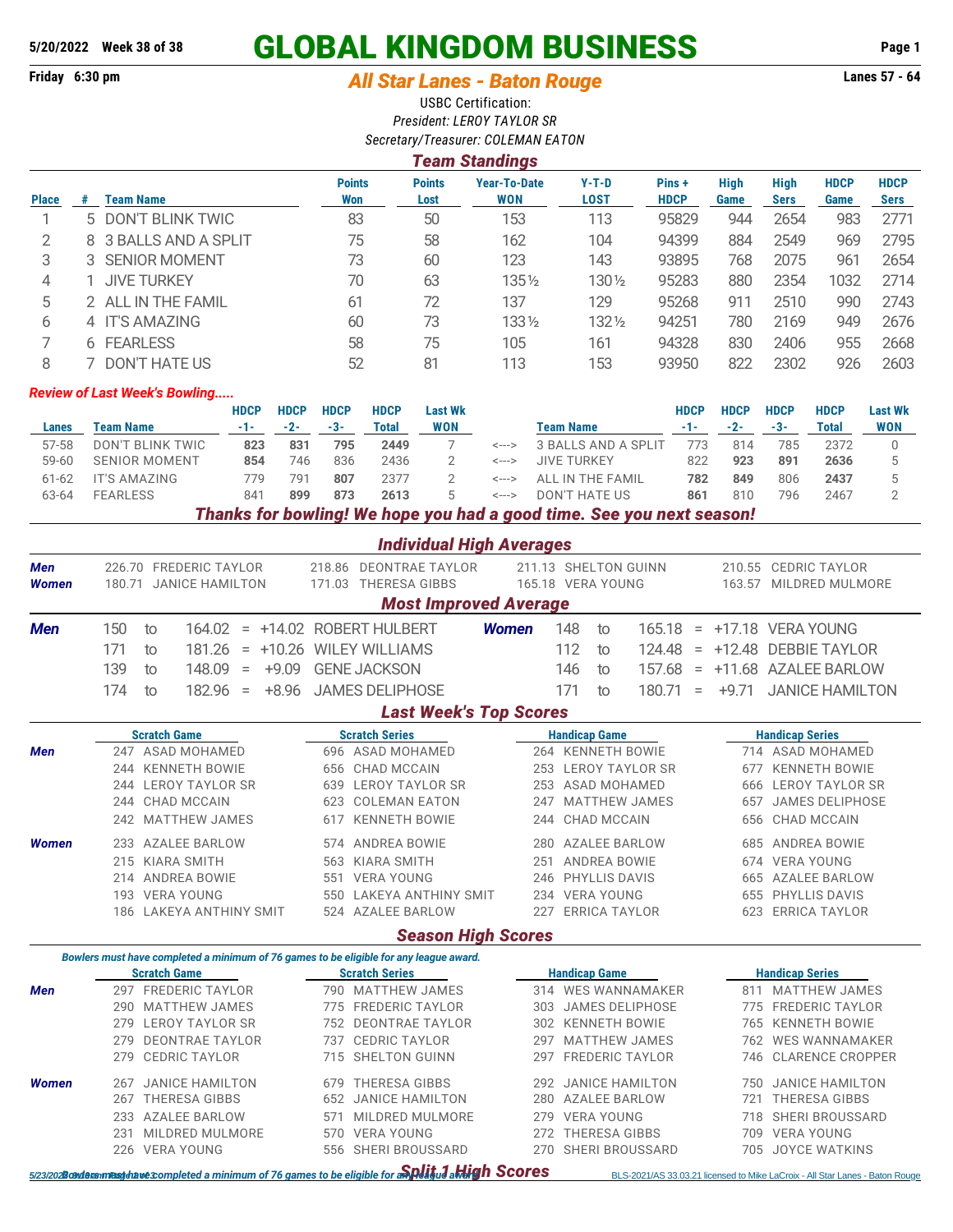### **5/20/2022 Week 38 of 38 GLOBAL KINGDOM BUSINESS Page 2**

# *Split 1 High Scores - Continued*

|              | <b>Scratch Game</b> |                     |     | <b>Scratch Series</b> | <b>Handicap Game</b> | <b>Handicap Series</b> |                      |  |  |
|--------------|---------------------|---------------------|-----|-----------------------|----------------------|------------------------|----------------------|--|--|
| <b>Men</b>   |                     | 279 DEONTRAE TAYLOR |     | 752 DEONTRAE TAYLOR   | 314 WES WANNAMAKER   |                        | 746 CLARENCE CROPPER |  |  |
|              |                     | 279 CEDRIC TAYLOR   |     | 737 CEDRIC TAYLOR     | 286 CLARENCE CROPPER |                        | 739 DEONTRAE TAYLOR  |  |  |
|              |                     | 278 WES WANNAMAKER  |     | 732 FREDERIC TAYLOR   | 280 WILEY WILLIAMS   |                        | 737 CEDRIC TAYLOR    |  |  |
|              |                     | 269 SHELTON GUINN   |     | 715 SHELTON GUINN     | 279 LEROY TAYLOR SR  |                        | 732 FREDERIC TAYLOR  |  |  |
|              |                     | 269 FREDERIC TAYLOR |     | 696 LEROY TAYLOR SR   | 279 DEONTRAE TAYLOR  |                        | 732 ED MAJOR         |  |  |
|              |                     |                     |     |                       | 279 CEDRIC TAYLOR    |                        |                      |  |  |
| <b>Women</b> | 267                 | JANICE HAMILTON     | 679 | THERESA GIBBS         | 292 JANICE HAMILTON  | 750.                   | JANICE HAMILTON      |  |  |
|              | 267                 | THERESA GIBBS       |     | 652 JANICE HAMILTON   | 279 VERA YOUNG       | 709                    | VERA YOUNG           |  |  |
|              |                     | 245 SAVITRI TAYLOR  |     | 618 SAVITRI TAYLOR    | 271 SAVITRI TAYLOR   | 697                    | MILDRED MULMORE      |  |  |
|              | 231                 | MILDRED MULMORE     | 571 | MILDRED MULMORE       | 270 SHERI BROUSSARD  |                        | 696 SHERI BROUSSARD  |  |  |
|              |                     | 226 VERA YOUNG      |     | 553 VERA YOUNG        | 268 ERRICA TAYLOR    |                        | 694 SAVITRI TAYLOR   |  |  |

#### *Team Rosters*

| ID#                      | Sex | <b>Name</b>                 | <b>Avg HDCP</b> |                | <b>Pins Gms</b> |     | High<br>Game | <b>High</b><br><b>Sers</b> | <b>HDCP</b><br>Game | <b>HDCP</b><br><b>Sers</b> | <b>Weekly Over Avg</b><br>Game Avg +/- | <b>Weekly Over Avg</b><br>Series Avg +/- |  |
|--------------------------|-----|-----------------------------|-----------------|----------------|-----------------|-----|--------------|----------------------------|---------------------|----------------------------|----------------------------------------|------------------------------------------|--|
| <b>1 - JIVE TURKEY</b>   |     |                             |                 |                |                 |     |              |                            |                     |                            |                                        |                                          |  |
| $\overline{4}$           | M   | <b>JAMES DELIPHOSE</b>      | 182             | 25             | 19211           | 105 | 276          | 663                        | 303                 | 744                        | $213 - 182 = 31$                       | $582 - 546 = 36$                         |  |
| $\mathbf{1}$             | W   | <b>JAKI HILLS</b>           | 144             | 59             | 8261            | 57  | 212          | 496                        | 271                 | 667                        |                                        |                                          |  |
| 3                        | M   | <b>WES WANNAMAKER</b>       | 175             | 31             | 18925           | 108 | 278          | 663                        | 314                 | 762                        | $185 - 175 = 10$                       | $524 - 525 = -1$                         |  |
| $\overline{2}$           | M   | <b>KENNETH BOWIE</b>        | 188             | 19             | 19784           | 105 | 276          | 687                        | 302                 | 765                        | $244 - 187 = 57$                       | $617 - 561 = 56$                         |  |
| 50                       | W   | ANDREA BOWIE                | 170             | 36             | 5124            | 30  | 243          | 577                        | 284                 | 700                        | $214 - 168 = 46$                       | $574 - 504 = 70$                         |  |
| 39                       | M   | CHAD MCCAIN                 | 216             | $\Omega$       | 4540            | 21  | 279          | 743                        | 244                 | 656                        | $244 - 215 = 29$                       | $656 - 645 = 11$                         |  |
|                          |     | <b>2 - ALL IN THE FAMIL</b> |                 |                |                 |     |              |                            |                     |                            |                                        |                                          |  |
| 5                        | W   | <b>ERRICA TAYLOR</b>        | 153             | 51             | 14261           | 93  | 214          | 524                        | 268                 | 683                        | $176 - 153 = 23$                       | $470 - 459 = 11$                         |  |
| 6                        | W   | <b>JANICE HAMILTON</b>      | 180             | 27             | 17890           | 99  | 267          | 652                        | 292                 | 750                        | $180 - 181 = -1$                       | $469 - 543 = -74$                        |  |
| 7                        | M   | <b>LEROY TAYLOR SR</b>      | 200             | 9              | 22203           | 111 | 279          | 696                        | 289                 | 723                        | 244 - 199 = 45                         | $639 - 597 = 42$                         |  |
| 8                        | M   | <b>DEONTRAE TAYLOR</b>      | 218             | $\Omega$       | 24294           | 111 | 279          | 752                        | 279                 | 739                        | $225 - 219 = 6$                        | $601 - 657 = -56$                        |  |
| 44                       | M   | <b>ROBERT LEWIS</b>         | bk195           | 13             | 554             | 3   | 215          | 554                        |                     |                            |                                        |                                          |  |
| 52                       | M   | <b>GIL MACKIE</b>           | bk189           | 18             | 1096            | 6   | 227          | 581                        |                     |                            |                                        |                                          |  |
|                          |     | <b>3 - SENIOR MOMENT</b>    |                 |                |                 |     |              |                            |                     |                            |                                        |                                          |  |
| 9                        | W   | <b>AZALEE BARLOW</b>        | 157             | 47             | 17975           | 114 | 233          | 541                        | 280                 | 688                        | $233 - 157 = 76$                       | $524 - 471 = 53$                         |  |
| 11                       | W   | <b>SHERI BROUSSARD</b>      | 150             | 54             | 16710           | 111 | 214          | 556                        | 270                 | 718                        | $152 - 150 = 2$                        | $412 - 450 = -38$                        |  |
| 12                       | W   | <b>MILDRED MULMORE</b>      | 163             | 42             | 18156           | 111 | 231          | 571                        | 266                 | 697                        | $169 - 163 = 6$                        | $486 - 489 = -3$                         |  |
| 10                       | M   | <b>ROBERT HULBERT</b>       | 164             | 41             | 16238           | 99  | 232          | 583                        | 275                 | 715                        | $170 - 164 = 6$                        | $462 - 492 = -30$                        |  |
| <b>4 - IT'S AMAZING</b>  |     |                             |                 |                |                 |     |              |                            |                     |                            |                                        |                                          |  |
| 13                       | W   | <b>DEBBIE TAYLOR</b>        | 124             | 77             | 12572           | 101 | 173          | 446                        | 255                 | 683                        |                                        |                                          |  |
| 15                       | M   | <b>WILEY WILLIAMS</b>       | 181             | 26             | 20664           | 114 | 253          | 655                        | 280                 | 733                        | $180 - 181 = -1$                       | $477 - 543 = -66$                        |  |
| 16                       | M   | <b>HAYES TAYLOR</b>         | 181             | 26             | 12009           | 66  | 227          | 598                        | 265                 | 687                        |                                        |                                          |  |
| 14                       | M   | JEFFER COOK                 | 174             | 32             | 16758           | 96  | 263          | 641                        | 292                 | 740                        | $180 - 174 = 6$                        | $502 - 522 = -20$                        |  |
| 49                       | M   | ROBERT WILLIAMS             | 179             | 27             | 6458            | 36  | 231          | 610                        | 242                 | 664                        | $200 - 178 = 22$                       | $567 - 534 = 33$                         |  |
|                          |     | <b>5 - DON'T BLINK TWIC</b> |                 |                |                 |     |              |                            |                     |                            |                                        |                                          |  |
| 17                       | M   | <b>MATTHEW JAMES</b>        | 203             | 6              | 16919           | 83  | 290          | 790                        | 297                 | 811                        | $242 - 204 = 38$                       | $593 - 612 = -19$                        |  |
| 18                       | W   | <b>JOYCE WATKINS</b>        | 143             | 60             | 12638           | 88  | 199          | 522                        | 264                 | 705                        | $154 - 143 = 11$                       | $402 - 429 = -27$                        |  |
| 19                       | M   | <b>SHELTON GUINN</b>        | 211             | $\mathbf 0$    | 22802           | 108 | 278          | 715                        | 278                 | 715                        | $221 - 211 = 10$                       | $615 - 633 = -18$                        |  |
| 20                       | M   | <b>COLEMAN EATON</b>        | 202             | 7              | 23070           | 114 | 257          | 699                        | 266                 | 726                        | $224 - 202 = 22$                       | $623 - 606 = 17$                         |  |
| 45                       | M   | <b>JUSTIN DAVIS</b>         | 207             | $\overline{2}$ | 4365            | 21  | 269          | 720                        | 237                 | 645                        |                                        |                                          |  |
| 40                       | W   | <b>SONJA FRANKLIN</b>       | 179             | 27             | 3222            | 18  | 231          | 577                        | 226                 | 586                        |                                        |                                          |  |
| <b>6 - FEARLESS</b>      |     |                             |                 |                |                 |     |              |                            |                     |                            |                                        |                                          |  |
| 21                       | W   | <b>VERA YOUNG</b>           | 165             | 40             | 17344           | 105 | 226          | 570                        | 279                 | 709                        | $193 - 164 = 29$                       | $551 - 492 = 59$                         |  |
| 22                       | M   | <b>CLAUDE BOOKER</b>        | 185             | 22             | 18913           | 102 | 257          | 673                        | 270                 | 710                        | $183 - 185 = -2$                       | $503 - 555 = -52$                        |  |
| 23                       | W   | <b>THERESA GIBBS</b>        | 171             | 35             | 15906           | 93  | 267          | 679                        | 272                 | 721                        |                                        |                                          |  |
| 35                       | M   | <b>ED MAJOR</b>             | 165             | 40             | 10621           | 64  | 221          | 606                        | 262                 | 732                        |                                        |                                          |  |
| 42                       | M   | ASAD MOHAMED                | 206             | 3              | 6809            | 33  | 279          | 704                        | 286                 | 737                        | $247 - 203 = 44$                       | $696 - 609 = 87$                         |  |
| <b>7 - DON'T HATE US</b> |     |                             |                 |                |                 |     |              |                            |                     |                            |                                        |                                          |  |
| 25                       | W   | PHYLLIS DAVIS               | 136             | 66             | 12860           | 94  | 182          | 478                        | 246                 | 682                        | $180 - 136 = 44$                       | $457 - 408 = 49$                         |  |
| 26                       | M   | <b>CLARENCE CROPPER</b>     | 187             | 20             | 18570           | 99  | 259          | 672                        | 286                 | 746                        | $202 - 187 = 15$                       | $588 - 561 = 27$                         |  |
| 27                       | M   | <b>ERIC SMITH</b>           | 194             | 14             | 17472           | 90  | 256          | 685                        | 271                 | 730                        | $209 - 194 = 15$                       | $570 - 582 = -12$                        |  |
| 28                       | M   | <b>PAUL JAMES</b>           | 212             | $\Omega$       | 12527           | 59  | 267          | 707                        | 267                 | 707                        | $216 - 213 = 3$                        | $552 - 639 = -87$                        |  |
| 41                       | M   | <b>JAMES GREY</b>           | 211             | $\Omega$       | 5082            | 24  | 279          | 693                        | 245                 | 651                        |                                        |                                          |  |
|                          |     |                             |                 |                |                 |     |              |                            |                     |                            |                                        |                                          |  |